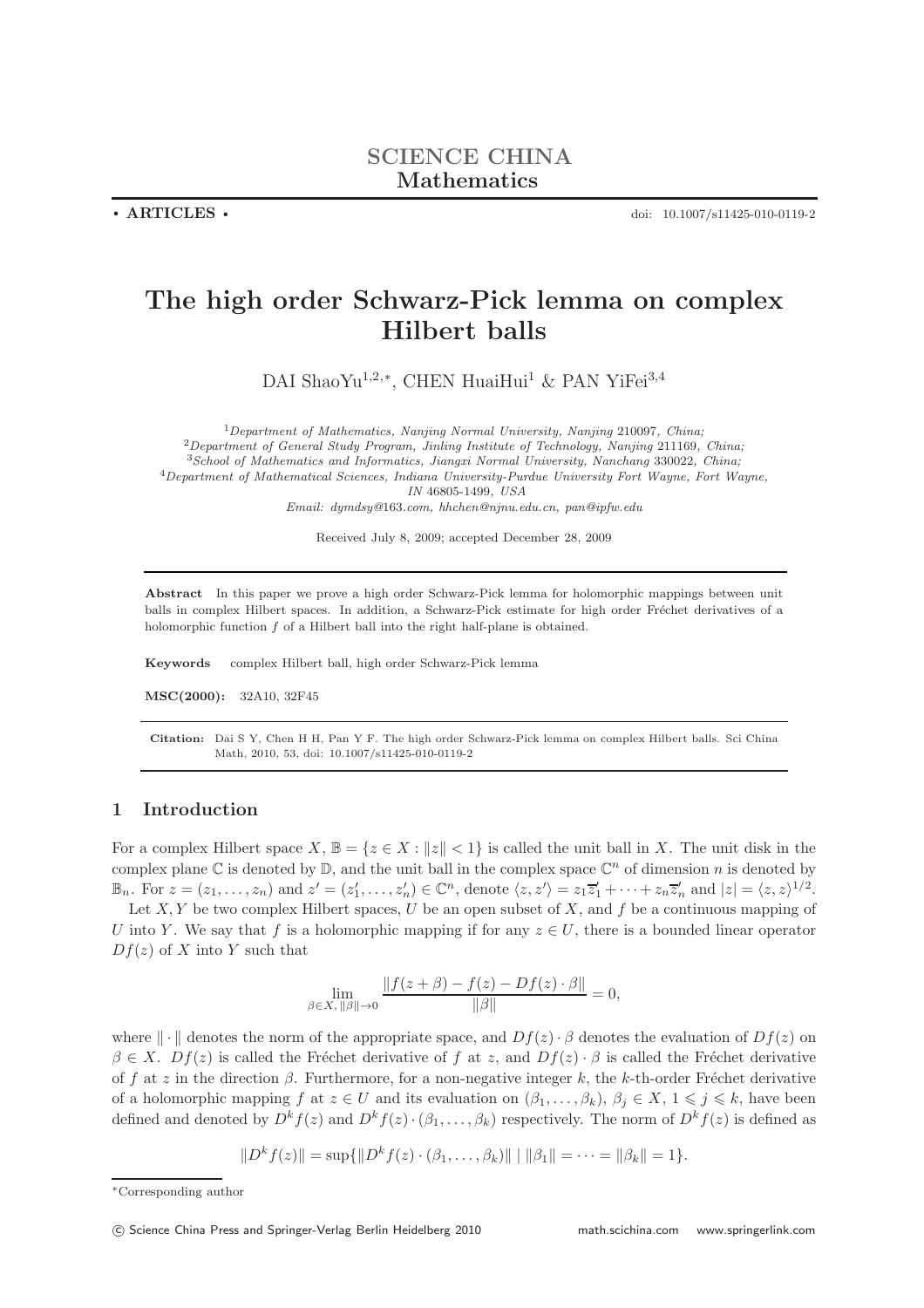In addition,  $D^k f(z) \cdot (\beta, \ldots, \beta)$  is simply denoted by  $D^k f(z) \cdot \beta^k$ , where  $\beta \in X$ .

For a multi-index  $v = (v_1, \ldots, v_n)$  with non-negative integers  $v_1, \ldots, v_n$ , denote  $|v| = v_1 + \cdots + v_n$  and  $z^v = z_1^{v_1} \cdots z_n^{v_n}$  for  $z = (z_1, \ldots, z_n) \in \mathbb{C}^n$ . Under these notations, if f is holomorphic,  $X = \mathbb{C}^n, Y = \mathbb{C}^m$ , we have

$$
D^{k} f(z) \cdot \beta^{k} = \sum_{|v|=k} \frac{k!}{v!} \frac{\partial^{k} f(z)}{\partial z_{1}^{v_{1}} \cdots \partial z_{n}^{v_{n}}} \beta^{v}, \quad z \in U, \ \beta \in \mathbb{C}^{n}.
$$
\n(1.1)

In particular, if  $X = Y = \mathbb{C}$ , then

$$
D^k f(z) \cdot \beta^k = f^{(k)}(z) \beta^k, \quad z \in U \subset \mathbb{C}, \ \beta \in \mathbb{C}.
$$

The Taylor formula for a holomorphic mapping  $f$  of  $\mathbb D$  into a complex Hilbert space Y says that

$$
f(z) = f(0) + \sum_{k=1}^{\infty} \frac{D^k f(0) \cdot z^k}{k!}, \quad z \in \mathbb{D}.
$$

In this paper, by  $\mathbb B$  and  $\tilde{\mathbb B}$  we denote the unit balls in complex Hilbert spaces X and Y respectively, by  $\Omega_{\mathbb{R}}$   $\tilde{\mathbb{R}}$  we denote the class of all holomorphic mappings f from  $\mathbb{B}$  into  $\tilde{\mathbb{B}}$ , and by  $\Phi_{\mathbb{B}}$ , we denote the class of all holomorphic functions f defined on  $\mathbb B$  such that  $\text{Re}\{f(z)\} > 0$  for  $z \in \mathbb B$ .

For  $f \in \Omega_{\mathbb{D},\mathbb{D}}$ , the classical Schwarz-Pick lemma says that

$$
\frac{|f'(z)|}{1-|f(z)|^2} \leq \frac{1}{1-|z|^2}, \quad z \in \mathbb{D}.
$$

This has been generalized to the derivatives of arbitrary order  $[4, 5, 7]$ . The best result, proved in [3], is

$$
\frac{|f^{(k)}(z)|}{1-|f(z)|^2} \leq (1+|z|)^{k-1} \cdot \frac{k!}{(1-|z|^2)^k} \quad z \in \mathbb{D}, \quad k \geq 1.
$$
\n(1.2)

Chen and Liu [2] generalized (1.2) by proving the following Schwarz-Pick estimate for partial derivatives of arbitrary order of a function  $f \in \Omega_{\mathbb{B}_n}$ .

$$
\left| \frac{\partial^{|v|} f(z)}{\partial z_1^{v_1} \cdots \partial z_n^{v_n}} \right| \leqslant n^{\frac{|v|}{2}} |v|! \binom{n+|v|-1}{n-1}^{n+2} \frac{1-|f(z)|^2}{(1-|z|^2)^{|v|}} (1+|z|)^{|v|-1} \tag{1.3}
$$

holds for any  $z \in \mathbb{B}_n$  and multi-index  $v = (v_1, \ldots, v_n) \neq 0$ .

Recently, the authors obtained a high order Schwarz-Pick lemma [3] for  $f \in \Omega_{\mathbb{B}_n,\mathbb{B}_m}$ , which is formulated by the Bergman metric. On the unit ball  $\mathbb{B}_n$ , the Bergman metric  $H_z(\beta, \beta)$  may be defined by

$$
H_z(\beta, \beta) = \frac{(1 - |z|^2)|\beta|^2 + |\langle \beta, z \rangle|^2}{(1 - |z|^2)^2} \text{ for } z \in \mathbb{B}_n, \ \beta \in \mathbb{C}^n.
$$

Commonly, there is a factor  $(n+1)/2$  in the definition of the Bergman metric. In spite of ambiguity, we use the same notation for Bergman metrics in unit balls of different dimensions. With this notation, the main result in [3] is expressed as follows:

**Theorem:** Let  $f \in \Omega_{\mathbb{B}_n,\mathbb{B}_m}$ . Then, for  $k \geq 1$ ,  $z \in \mathbb{B}_n$  and  $\beta \in \mathbb{C}^n \setminus \{0\}$ , we have

$$
H_{f(z)}(D^k f(z) \cdot \beta^k, D^k f(z) \cdot \beta^k) \leq (k!)^2 p(z, \beta)^{2(k-1)} H_z(\beta, \beta)^k,
$$
\n(1.4)

where

$$
p(z,\beta) = 1 + \frac{|\langle \beta, z \rangle|}{((1-|z|^2)|\beta|^2 + |\langle \beta, z \rangle|^2)^{1/2}} \quad \text{for } z \in \mathbb{B}^n, \ \beta \in \mathbb{C}^n \setminus \{0\}.
$$

(1.4) coincides with (1.2) if  $n = m = 1$ . As a consequence, the authors deduced from (1.4) a Schwarz-Pick estimate for partial derivatives of a function  $f \in \Omega_{\mathbb{B}_n, \mathbb{D}}$ :

$$
\left| \frac{\partial^{|v|} f(z)}{\partial z_1^{v_1} \cdots \partial z_n^{v_n}} \right| \leqslant \sqrt{\frac{|v| |v|}{v^v}} v! (1 + |z|)^{|v| - 1} \cdot \frac{1 - |f(z)|^2}{(1 - |z|^2)^{|v|}}.
$$
\n(1.5)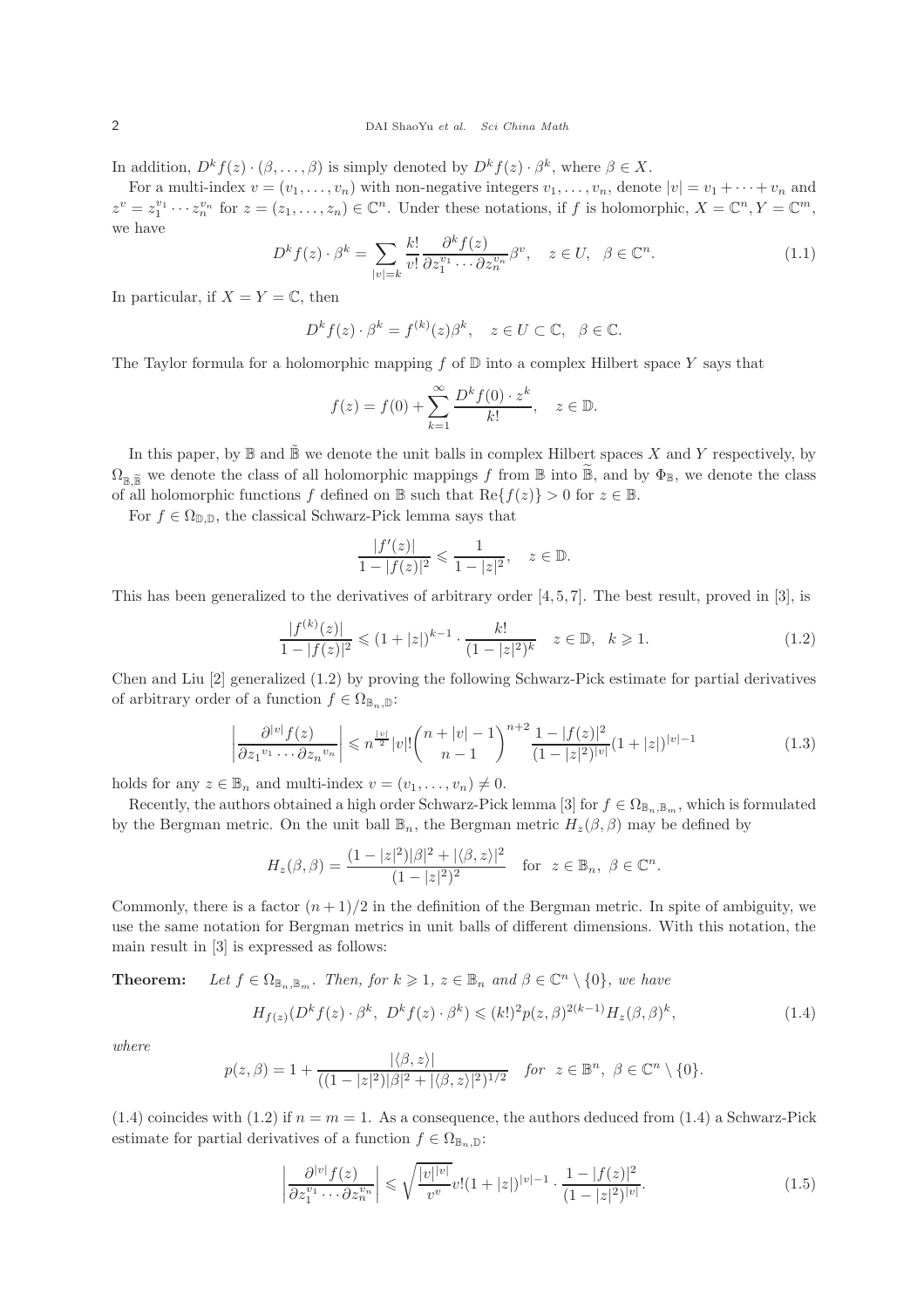Note that  $(1.5)$  is much better than  $(1.3)$ .

The purpose of this paper is to generalize (1.4) to Fréchet derivatives of mappings in  $\Omega_{\mathbb{R}}\tilde{\mathbb{R}}$ . For a Hilbert ball  $\mathbb B$ , we define

$$
H_z(\beta, \beta) = \frac{(1 - ||z||^2) ||\beta||^2 + |\langle \beta, z \rangle|^2}{(1 - ||z||^2)^2} \quad \text{for } z \in \mathbb{B}, \ \beta \in X,
$$

which may be called the Bergman metric on  $\mathbb B$ . Then, we prove that  $(1.4)$  is true also for mappings in  $\Omega_{\mathbb{B}, \widetilde{\mathbb{B}}}$ . This is reformulated as follows.

**Theorem 1.1.** If  $f \in \Omega_{\mathbb{B}, \widetilde{\mathbb{B}}}$ , then

$$
H_{f(z)}(D^k f(z) \cdot \beta^k, D^k f(z) \cdot \beta^k) \le (k!)^2 p(z, \beta)^{2(k-1)} (H_z(\beta, \beta))^k
$$
\n(1.6)

holds for  $k \geq 1$ ,  $z \in \mathbb{B}$  and  $\beta \in X \setminus \{0\}$ , where

$$
p(z,\beta) = 1 + \frac{|\langle \beta, z \rangle|}{((1 - \|z\|^2)\|\beta\|^2 + |\langle \beta, z \rangle|^2)^{1/2}} \quad \text{for } z \in \mathbb{B}, \ \beta \in X \setminus \{0\}.
$$

In addition, for  $\varphi \in \Phi_{\mathbb{D}}$ , Dai and Pan [4] have proved

$$
|\varphi^{(k)}(z)| \leq \frac{2k! \text{Re}\{\varphi(z)\}}{(1-|z|^2)^k} (1+|z|)^{k-1}.
$$
\n(1.7)

Using this estimate and the same method as in the proof of Theorem 1.1, we obtain the following result, which generalizes (1.7) to the Fréchet derivatives of functions in  $\Phi_{\mathbb{B}}$ .

**Theorem 1.2.** If  $f \in \Phi_{\mathbb{B}}$ , then

$$
|D^k f(z) \cdot \beta^k| \leq 2k! Re\{f(z)\} p(z,\beta)^{k-1} H_z(\beta,\beta)^{k/2}
$$
\n(1.8)

holds for  $k \geq 1$ ,  $z \in \mathbb{B}$  and  $\beta \in X \setminus \{0\}$ , where  $p(z, \beta)$  is defined as in Theorem 1.1.

From Theorems 1.1 and 1.2, we obtain the following estimates of  $||D^k f(z)||$  for  $\Omega_{\mathbb{R}} \tilde{P}$  and  $\Phi_{\mathbb{B}}$ . **Theorem 1.3.** If  $f \in \Omega_{\mathbb{R}}$   $\tilde{g}$ , then

$$
||D^k f(z)|| \le k^k \sqrt{1 - ||f(z)||^2} \frac{(1 + ||z||)^{k-1}}{(1 - ||z||^2)^k}
$$

holds for  $k \geqslant 1$  and  $z \in \mathbb{B}$ .

**Theorem 1.4.** If  $f \in \Phi_{\mathbb{R}}$ , then

$$
||D^k f(z)|| \leq 2k^k \text{Re}\{f(z)\} \frac{(1+||z||)^{k-1}}{(1-||z||^2)^k}
$$

holds for  $k \geq 1$  and  $z \in \mathbb{B}$ .

# 2 The Schwarz-Pick estimate for  $\Omega_{\mathbb{D},\mathbb{B}}$

In this section, we prove Theorem 1.1 for the special case  $f \in \Omega_{D,B}$ . On the basis of this, Theorem 1.1 will be proved in the next section.

For  $a \in \mathbb{B}$ , by  $\varphi_a$  we denote the holomorphic mapping of  $\mathbb{B}$  onto itself, such that  $\varphi_a(a) = 0$  and  $\varphi_a = \varphi_a^{-1}$ . It is known [6] that

$$
\varphi_a(z) = \frac{1}{1 - \langle z, a \rangle} \left( a - \frac{\langle z, a \rangle a}{1 + \sqrt{1 - \|a\|^2}} - \sqrt{1 - \|a\|^2} z \right).
$$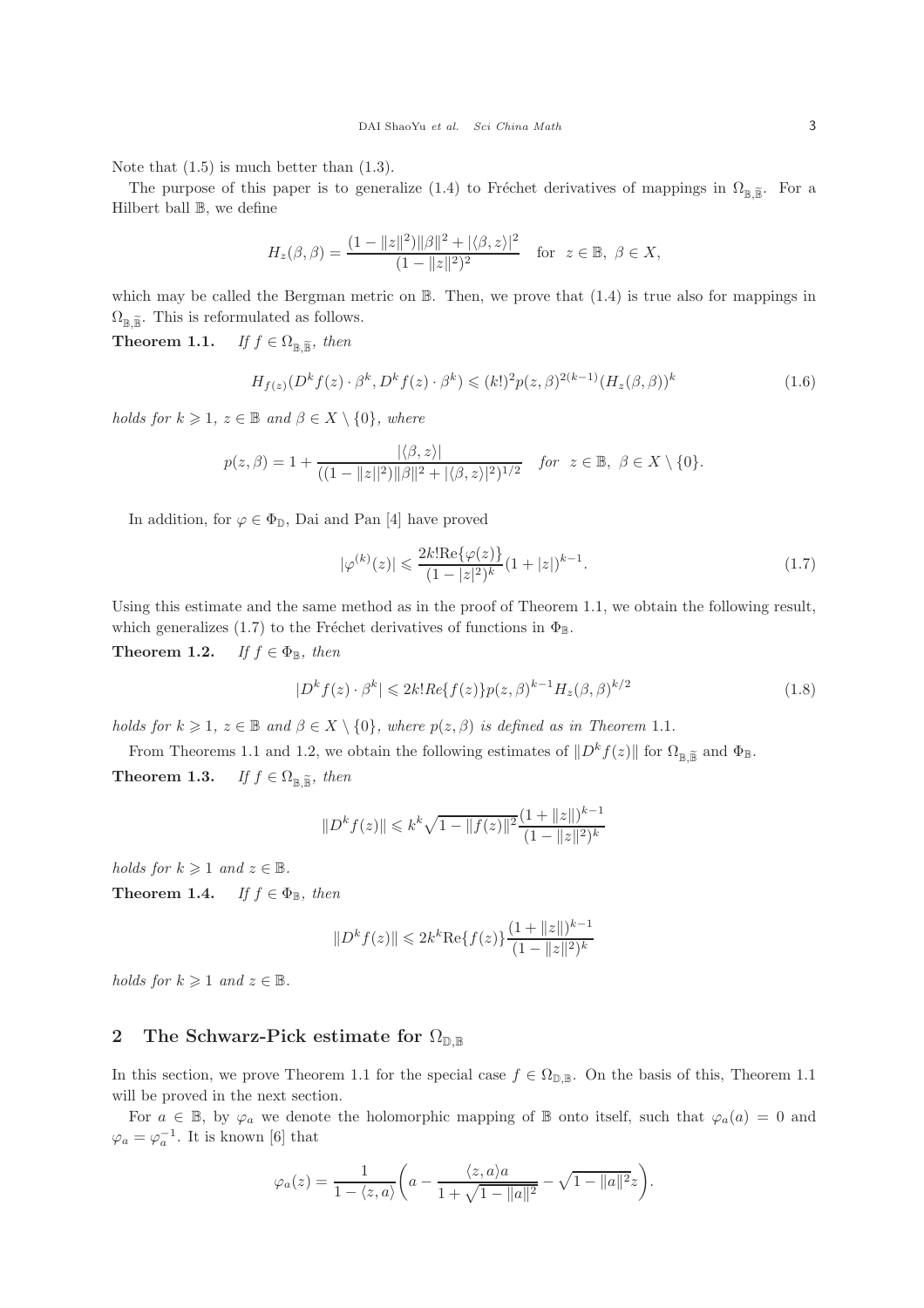If  $a = 0$ , then  $\varphi_a(z) = -z$ ; If  $a \neq 0$ , then  $\varphi_a(z)$  is just

$$
\varphi_a(z) = \frac{1}{1 - \langle z, a \rangle} \left[ a - \frac{\langle z, a \rangle}{\|a\|^2} a - \sqrt{1 - \|a\|^2} \left( z - \frac{\langle z, a \rangle}{\|a\|^2} a \right) \right]. \tag{2.1}
$$

Lemma 2.1. If  $f \in \Omega_{\mathbb{D}, \mathbb{B}}$ , then

$$
\sum_{k=0}^{\infty} \left\| \frac{D^k f(0) \cdot z^k}{k!} \right\|^2 < 1, \quad z \in \mathbb{D}.
$$

*Proof.* Let  $z \in \mathbb{D}$  be fixed. We have  $f(ze^{i\theta}) = \sum_{k=0}^{\infty} e^{ik\theta} \frac{D^k f(0) \cdot z^k}{k!}$  $\frac{(0)^{1/2}}{k!}$  by the Taylor formula, where the first term under the summation is understood as  $f(0)$ . Then,

$$
1 > \frac{1}{2\pi} \int_0^{2\pi} ||f(ze^{i\theta})||^2 d\theta = \frac{1}{2\pi} \int_0^{2\pi} \langle f(ze^{i\theta}), f(ze^{i\theta}) \rangle d\theta
$$
  
=  $\frac{1}{2\pi} \sum_{k,j} \left\langle \frac{D^k f(0) \cdot z^k}{k!}, \frac{D^j f(0) \cdot z^j}{j!} \right\rangle \int_0^{2\pi} e^{i(k-j)\theta} d\theta$   
=  $\sum_{k=0}^{\infty} \left\| \frac{1}{k!} D^k f(0) \cdot z^k \right\|^2$ .

The lemma is proved. □

Lemma 2.2. If  $f \in \Omega_{\mathbb{D}, \mathbb{B}}$ , then

$$
\left| \left\langle \frac{D^k f(0) \cdot 1^k}{k!}, f(0) \right\rangle \right|^2 + (1 - \|f(0)\|^2) \left\| \frac{D^k f(0) \cdot 1^k}{k!} \right\|^2 \leq (1 - \|f(0)\|^2)^2. \tag{2.2}
$$

*Proof.* Denote  $a_k = \frac{D^k f(0) \cdot 1^k}{k!}$  $\sum_{k=0}^{\infty} a_k z^k$ . Note that  $a_0 = f(0)$ .

If  $a_0 = 0$ , (2.2) is just Lemma 2.1. Now, assume that  $a_0 \neq 0$ . Let a positive integer k be fixed,  $\omega = e^{2\pi i/k}$  and  $h(z) = \frac{1}{k} \sum_{l=1}^{k} f(\omega^{l} z)$ . Then,  $h(z) \in \Omega_{\mathbb{D}, \mathbb{B}}$ ,  $h(0) = a_0$ , and

$$
h(z) = a_0 + \sum_{n=1}^{\infty} \frac{D^{nk} f(0) \cdot z^{nk}}{(nk)!} = a_0 + \sum_{n=1}^{\infty} a_{nk} z^{nk}.
$$

Let  $\phi = \varphi_{a_0} \circ h$ . Obviously,  $\phi \in \Omega_{\mathbb{D}, \mathbb{B}}$ , and  $\phi(0) = 0$ . By  $(2.1)$ , we have

$$
\phi(z) = \frac{1}{1 - \langle h(z), a_0 \rangle} \left( - (a_0 / \|a_0\|^2) \sum_{n=1}^{\infty} \langle a_{nk}, a_0 \rangle z^{nk} - \sqrt{1 - \|a_0\|^2} \sum_{n=1}^{\infty} a_{nk} z^{nk} + \sqrt{1 - \|a_0\|^2} (a_0 / \|a_0\|^2) \sum_{n=1}^{\infty} \langle a_{nk}, a_0 \rangle z^{nk} \right)
$$
  
\n
$$
= - \frac{1}{1 - \|a_0\|^2 - \sum_{n=1}^{\infty} \langle a_{nk}, a_0 \rangle z^{nk}} \left( \sum_{n=1}^{\infty} \frac{\langle a_{nk}, a_0 \rangle a_0 z^{nk}}{1 + \sqrt{1 - \|a_0\|^2}} + \sqrt{1 - \|a_0\|^2} \sum_{n=1}^{\infty} a_{nk} z^{nk} \right)
$$
  
\n
$$
= - \frac{1}{1 - \|a_0\|^2} \left( \frac{\langle a_k, a_0 \rangle a_0}{1 + \sqrt{1 - \|a_0\|^2}} + \sqrt{1 - \|a_0\|^2} a_k \right) z^k + \sum_{m=2}^{\infty} c_{mk} z^{mk}
$$
  
\n
$$
= bz^k + \sum_{m=2}^{\infty} c_{mk} z^{mk}.
$$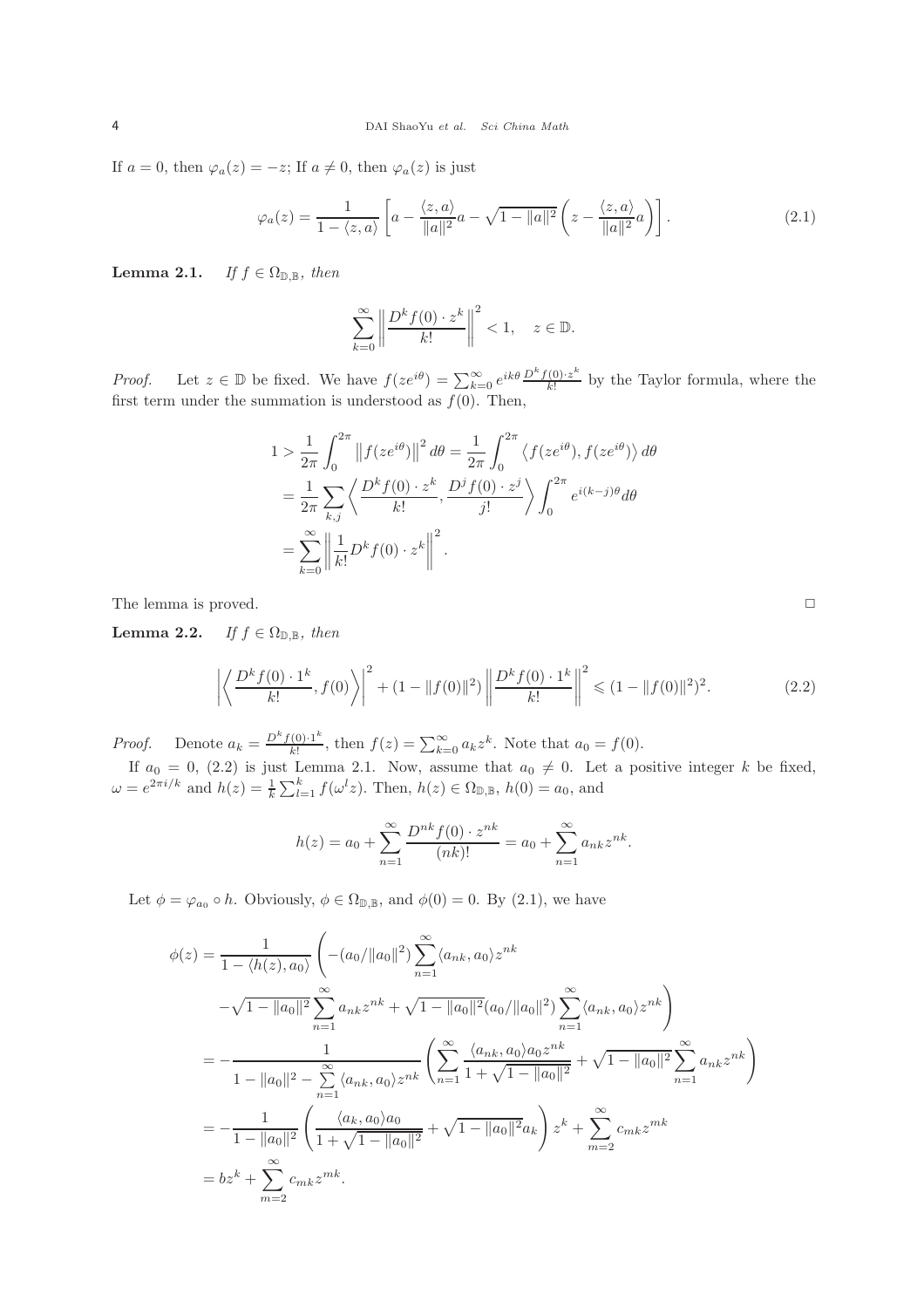Note that  $b = \frac{D^k \phi(0) \cdot 1^k}{k!}$  $\frac{\lambda(0) \cdot 1}{k!}$ . Thus, using Lemma 2.1, we obtain

$$
1 \ge ||b||^2 = \frac{1}{(1 - ||a_0||^2)^2} \left\| \frac{\langle a_k, a_0 \rangle a_0}{1 + \sqrt{1 - ||a_0||^2}} + \sqrt{1 - ||a_0||^2} a_k \right\|^2
$$
  
= 
$$
\frac{1}{(1 - ||a_0||^2)^2} \left( \frac{|\langle a_k, a_0 \rangle|^2 ||a_0||^2}{(1 + \sqrt{1 - ||a_0||^2})^2} + (1 - ||a_0||^2) ||a_k||^2 + \frac{2\sqrt{1 - ||a_0||^2} |\langle a_k, a_0 \rangle|^2}{1 + \sqrt{1 - ||a_0||^2}} \right)
$$
  
= 
$$
\frac{1}{(1 - ||a_0||^2)^2} \left( |\langle a_k, a_0 \rangle|^2 + (1 - ||a_0||^2) ||a_k||^2 \right).
$$

This shows  $(2.2)$ .

**Theorem 2.1.** If  $f(z) \in \Omega_{\mathbb{D},\mathbb{B}}$ , then

$$
|\langle D^k f(z) \cdot 1^k, f(z) \rangle|^2 + (1 - \|f(z)\|^2) \|D^k f(z) \cdot 1^k\|^2 \le \left[ \frac{k!(1 - \|f(z)\|^2)}{(1 - |z|^2)^k} (1 + |z|)^{k-1} \right]^2 \tag{2.3}
$$

holds for  $k \geqslant 1$  and  $z \in \mathbb{D}$ .

*Proof.* Let  $\xi \in \mathbb{D}$  and a positive integer k be fixed. We consider  $g = f \circ \varphi_{\xi} \in \Omega_{\mathbb{D}, \mathbb{B}}$ , where

$$
\varphi_{\xi}(z) = \frac{\xi - z}{1 - \overline{\xi}z}.
$$

For  $g$ ,

$$
g(z) = \sum_{n=0}^{\infty} \frac{D^n g(0) \cdot z^n}{n!} = \sum_{n=0}^{\infty} \frac{D^n g(0) \cdot 1^n}{n!} z^n.
$$
  

$$
\frac{g(z)}{z!} = \sum_{n=0}^{\infty} c_n z^n.
$$
 By Lemma 2.2,

$$
|\langle c_n, c_0 \rangle|^2 + (1 - \|c_0\|^2) \|c_n\|^2 \leq (1 - \|c_0\|^2)^2 \tag{2.4}
$$

holds for  $n \geqslant 1$ .

Denote  $c_n = \frac{D^n g(0) \cdot 1^n}{n!}$ 

It is easy to verify that

$$
\frac{d^n(\varphi_{\xi}(z)^j)}{dz^n}\bigg|_{z=\xi} = \begin{cases} 0, & n < j; \\ \frac{(-1)^j(\bar{\xi})^{n-j}}{(1-|\xi|^2)^n} \frac{n!(n-1)!}{(n-j)!(j-1)!}, & n \geq j. \end{cases}
$$

Let

$$
A_j = \frac{(-1)^j \overline{\xi}^{k-j}}{(1-|\xi|^2)^k} \frac{k!(k-1)!}{(k-j)!(j-1)!}.
$$

Since  $f = g \circ \varphi_{\xi}$ , we have

$$
D^k f(\xi) \cdot 1^k = \sum_{j=1}^k c_j A_j,
$$

and, using (2.4) and the Schwarz inequality,

$$
\begin{split}\n|\langle D^k f(\xi) \cdot 1^k, f(\xi) \rangle|^2 + (1 - \|f(\xi)\|^2) \|D^k f(\xi) \cdot 1^k\|^2 \\
&= \Big| \sum_{j=1}^k A_j \langle c_j, c_0 \rangle \Big|^2 + (1 - \|c_0\|^2) \Big\| \sum_{j=1}^k c_j A_j \Big\|^2 \\
&\leqslant \sum_{j=1}^k |A_j| \sum_{j=1}^k |A_j| | \langle c_j, c_0 \rangle|^2 + (1 - \|c_0\|^2) \sum_{j=1}^k |A_j| \sum_{j=1}^k |A_j| \|c_j\|^2 \\
&= \sum_{j=1}^k |A_j| \sum_{j=1}^k |A_j| \left( |\langle c_j, c_0 \rangle|^2 + (1 - \|c_0\|^2) \|c_j\|^2 \right) \\
&\leqslant (1 - \|c_0\|^2)^2 \left( \sum_{j=1}^k |A_j| \right)^2.\n\end{split}
$$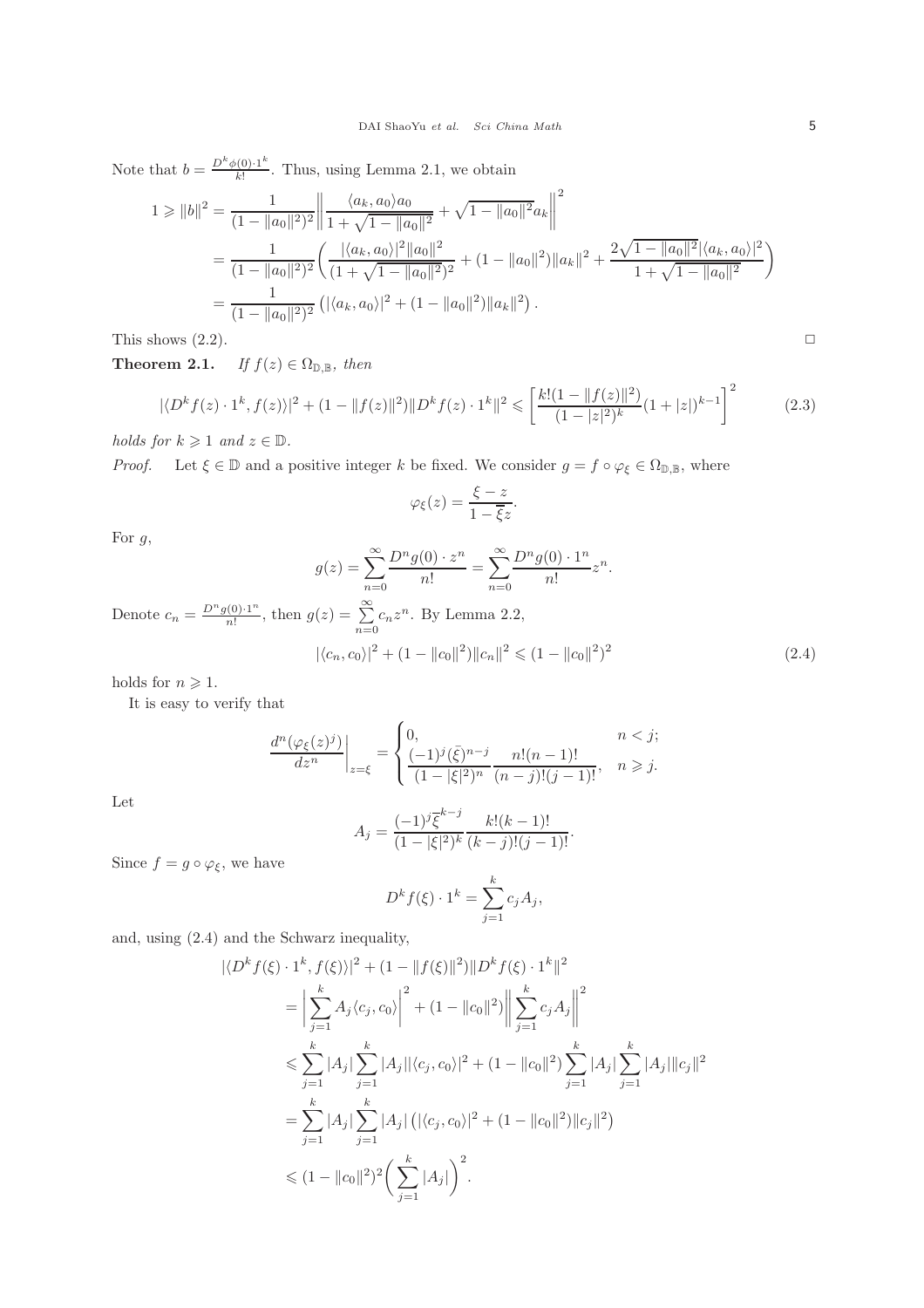On the other hand,

$$
\sum_{j=1}^k |A_j| = \frac{k!}{(1-|\xi|^2)^k} \sum_{j=1}^k \frac{(k-1)! |\xi|^{k-j}}{(k-j)!(j-1)!} = \frac{k!}{(1-|\xi|^2)^k} (1+|\xi|)^{k-1}.
$$

 $(2.3)$  is proved.

## 3 The proofs of the theorems

To prove Theorem 1.1, besides Theorem 2.1, the following lemmas are needed. **Lemma 3.1.** Let  $\mathbb B$  be the unit ball in the Hilbert space X, for given  $p, q \in \mathbb B$  with  $q \neq p$ , let  $L(z) = p + z(q - p)$  for  $z \in \mathbb{C}$ . Then,

$$
L(\mathbb{D}_{c_p,q,r_p,q}) \subset \mathbb{B}, \qquad L(\partial \mathbb{D}_{c_p,q,r_p,q}) \subset \partial \mathbb{B},
$$

where

$$
D_{c_{p,q},r_{p,q}} = \{ z \mid z \in \mathbb{C}, |z - c_{p,q}| < r_{p,q} \},
$$
  

$$
c_{p,q} = -\frac{\langle p, q - p \rangle}{\|q - p\|^2}, \quad r_{p,q} = \sqrt{\frac{1 - \|p\|^2}{\|q - p\|^2} + \left| \frac{\langle p, q - p \rangle}{\|q - p\|^2} \right|^2}.
$$

*Proof.* For  $z \in \mathbb{C}$ , if

$$
||L(z)|| = ||p + z(q - p)||^2 < 1,
$$

then

$$
||p||^2 + 2\text{Re}(\bar{z}\langle p, q - p \rangle) + |z|^2 ||q - p||^2 < 1,
$$

and, consequently,

$$
\left|z+\frac{\langle p,q-p\rangle}{\|q-p\|^2}\right|^2<\frac{1-\|p\|^2}{\|q-p\|^2}+\left|\frac{\langle p,q-p\rangle}{\|q-p\|^2}\right|^2.
$$

The converse is also true. This shows the lemma.  $\Box$ 

**Lemma 3.2** [1]. Let  $G, E, F$  be Banach spaces, U be an open subset of  $G$ , A be a bounded linear operator of G to E,  $f : A(U) \longrightarrow F$  be r times differentiable. Then,

$$
D^{i}(f \circ A)(v) \cdot (g_1, \ldots, g_i) = D^{i}f(Av) \cdot (Ag_1, \ldots, Ag_i)
$$

exists for all  $i \leq r$ , where  $v \in U$  and  $g_1, \ldots, g_i \in G$ .

**Lemma 3.3.** Let  $g: \mathbb{D}_{z_0,\delta} \longrightarrow \mathbb{B}$  be a holomorphic mapping, where  $\mathbb{D}_{z_0,\delta} = \{z \in \mathbb{C} : |z - z_0| < \delta\}.$ Then

$$
|\langle D^k g(z) \cdot 1^k, g(z) \rangle|^2 + (1 - \|g(z)\|^2) \|D^k g(z) \cdot 1^k\|^2 \leqslant \left[k! (1 - \|g(z)\|^2) \frac{\delta(\delta + |z - z_0|)^{k-1}}{(\delta^2 - |z - z_0|^2)^k}\right]^2.
$$

*Proof.* Let  $\varphi(z) = g(\delta z + z_0)$  for  $z \in \mathbb{D}$ . Using Theorem 2.1, we have

$$
|\langle D^k \varphi(z) \cdot 1^k, \varphi(z) \rangle|^2 + (1 - \|\varphi(z)\|^2) \|D^k \varphi(z) \cdot 1^k\|^2 \leqslant \left[ \frac{k! (1 - \|\varphi(z)\|^2)}{(1 - |z|^2)^k} (1 + |z|)^{k-1} \right]^2. \tag{3.1}
$$

By Lemma 3.2, for  $\xi \in \mathbb{D}_{z_0,\delta}$ ,

$$
\delta^k D^k g(\xi) \cdot 1^k = D^k g(\xi) \cdot \delta^k = D^k \varphi \left( \frac{\xi - z_0}{\delta} \right) \cdot 1^k.
$$

Letting  $z = \frac{\xi - z_0}{\delta}$  in (3.1), we obtain

$$
|\langle D^k g(\xi) \cdot 1^k, g(\xi) \rangle|^2 + (1 - \|g(\xi)\|^2) \|D^k g(\xi) \cdot 1^k\|^2 \leqslant \left[k! (1 - \|g(\xi)\|^2) \frac{\delta(\delta + |\xi - z_0|)^{k-1}}{(\delta^2 - |\xi - z_0|^2)^k}\right]^2.
$$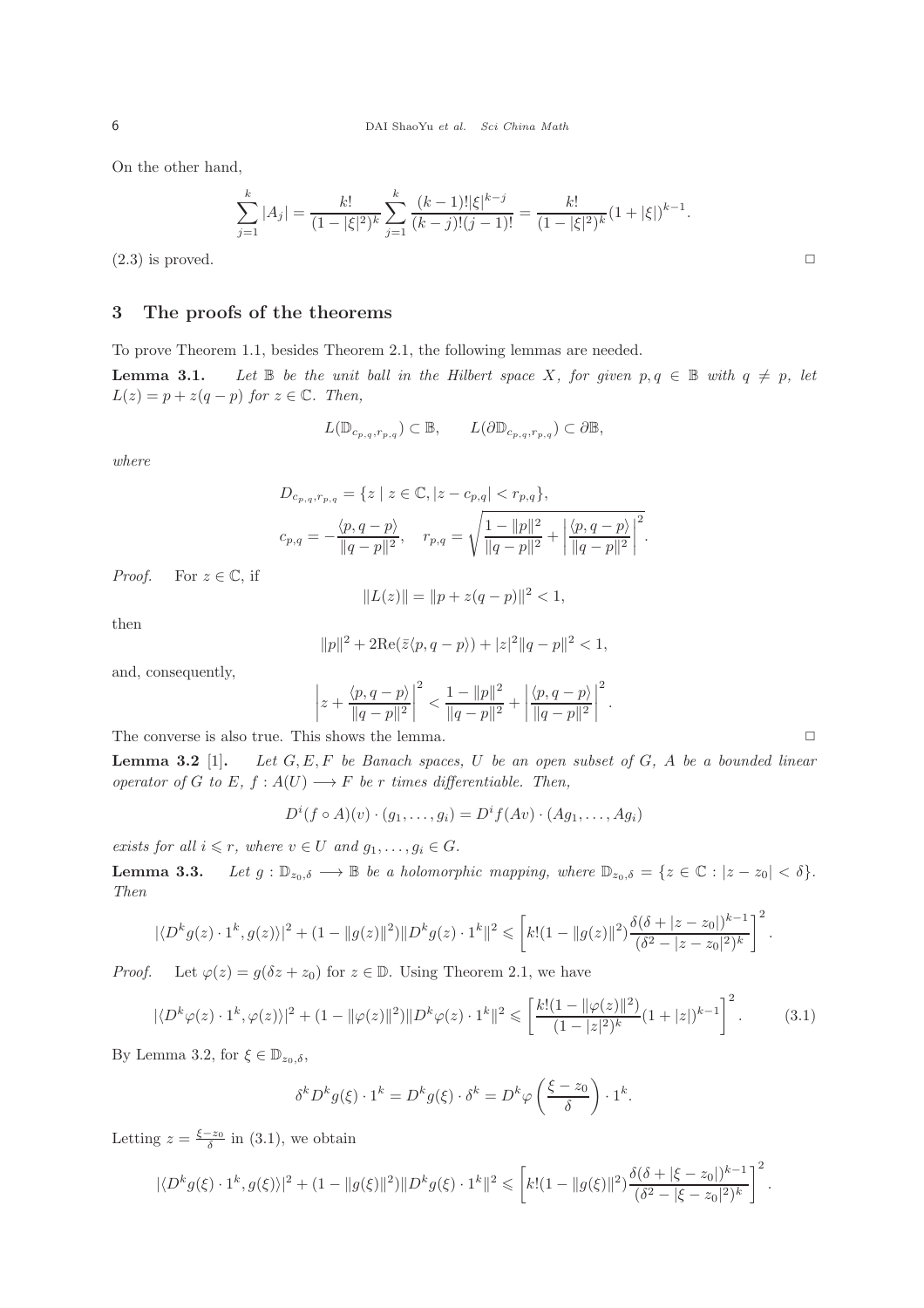The lemma is proved. □

Proof of Theorem 1.1. For a given  $p \in \mathbb{B}$ , let  $q \in \mathbb{B}$  with  $q \neq p$ . Let  $g(z) = f(L(z))$  for  $z \in \mathbb{D}_{c_{p,q},r_{p,q}}$ , where  $\mathbb{D}_{c_{p,q},r_{p,q}}$  is defined in Lemma 3.1 and  $L(z) = p + z(q - p)$ . Using Lemma 3.3 to  $z = 0$ , we have

$$
\begin{aligned} |\langle D^k g(0) \cdot 1^k, g(0) \rangle|^2 + (1 - \|g(0)\|^2) \|D^k g(0) \cdot 1^k\|^2 \\ &\leqslant \left[ k! (1 - \|g(0)\|^2) \frac{r_{p,q}(r_{p,q} + |c_{p,q}|)^{k-1}}{(r_{p,q}^2 - |c_{p,q}|^2)^k} \right]^2. \end{aligned}
$$

Note  $g(0) = f(p)$  and, by Lemma 3.2,

$$
D^k g(0) \cdot 1^k = D^k f(p) \cdot (q - p)^k,
$$
  

$$
\frac{r_{p,q}(r_{p,q} + |C_{p,q}|)^{k-1}}{(r_{p,q}^2 - |C_{p,q}|^2)^k} = \frac{\sqrt{A_{q-p}} \left(\sqrt{A_{q-p}} + |\langle p, q-p \rangle|\right)^{k-1}}{(1 - ||p||^2)^k},
$$

where

$$
A_{q-p} = (1 - ||p||^2) ||q - p||^2 + |\langle p, q - p \rangle|^2.
$$

So, we have

$$
\begin{aligned} |\langle D^k f(p) \cdot \beta^k, f(p) \rangle|^2 + (1 - \|f(p)\|^2) \|D^k f(p) \cdot \beta^k\|^2 \\ &\leqslant \left[ k! (1 - \|f(p)\|^2) \frac{\sqrt{A}(\sqrt{A} + |\langle p, \beta \rangle|)^{k-1}}{(1 - \|p\|^2)^k} \right]^2, \end{aligned}
$$

where  $\beta = (q - p)/||q - p||$ , and  $A = 1 - ||p||^2 + |\langle p, \beta \rangle|^2$ . A simple calculation gives

$$
\frac{\sqrt{A}(\sqrt{A} + |\langle p, \beta \rangle|)^{k-1}}{(1 - ||p||^2)^k} = \left(1 + \frac{|\langle p, \beta \rangle|}{\sqrt{(1 - ||p||^2)||\beta||^2 + |\langle p, \beta \rangle|^2}}\right)^{k-1} \left(\frac{\sqrt{(1 - ||p||^2)||\beta||^2 + |\langle p, \beta \rangle|^2}}{1 - ||p||^2}\right)^k
$$

$$
= \left(1 + \frac{|\langle p, \beta \rangle|}{[(1 - ||p||^2)||\beta||^2 + |\langle p, \beta \rangle|^2]^{1/2}}\right)^{k-1} (H_p(\beta, \beta))^{k/2}.
$$

Since  $\beta$  may be an arbitrary unit vector, this shows (1.6) for any  $\beta \in \mathbb{B}$  and  $\beta \in \partial \mathbb{B}$ . (1.6) is homogeneous with respect to  $\beta$ , so (1.6) holds for  $\beta \in X \setminus \{0\}$  also. Theorem 1.1 is proved.

The proof of Theorem 1.2 is almost the same as that of Theorem 1.1. The only change is that the use of Theorem 2.1 is replaced by that of (1.7).

To prove Theorem 1.3, we need the following lemma.

**Lemma 3.4** [1]. Let  $E, F$  be Banach spaces, A be a continuous symmetric k-multilinear map from  $E \times \cdots \times E$  to F. The norm of A is defined as

$$
||A|| = \sup{||A(e_1, ..., e_k)|| \mid ||e_1|| = \cdots = ||e_k|| = 1}.
$$

Then

$$
||A|| \leq (k^k/k!) \sup{||A(e, \ldots, e)|| \mid ||e|| = 1}.
$$

Proof of Theorem 1.3. It is easy to see that

$$
H_{f(z)}(D^k f(z) \cdot \beta^k, D^k f(z) \cdot \beta^k) \ge \frac{\|D^k f(z) \cdot \beta^k\|^2}{1 - \|f(z)\|^2}
$$

So by Theorem 1.1,

$$
\frac{\|D^k f(z) \cdot \beta^k\|^2}{1 - \|f(z)\|^2} \le (k!)^2 p(z,\beta)^{2(k-1)} (H_z(\beta,\beta))^k
$$
\n(3.2)

.

holds for  $k \geq 1$ ,  $z \in \mathbb{B}$  and  $\beta \in X \setminus \{0\}$ , where  $p(z, \beta)$  is defined as in Theorem 1.1. Note that

$$
H_z(\beta,\beta) \leq \frac{\|\beta\|^2}{(1-\|z\|^2)^2}, \qquad \frac{|\langle z,\beta\rangle|}{[(1-\|z\|^2)\|\beta\|^2 + |\langle z,\beta\rangle|^2]^{1/2}} \leq \|z\|.
$$
 (3.3)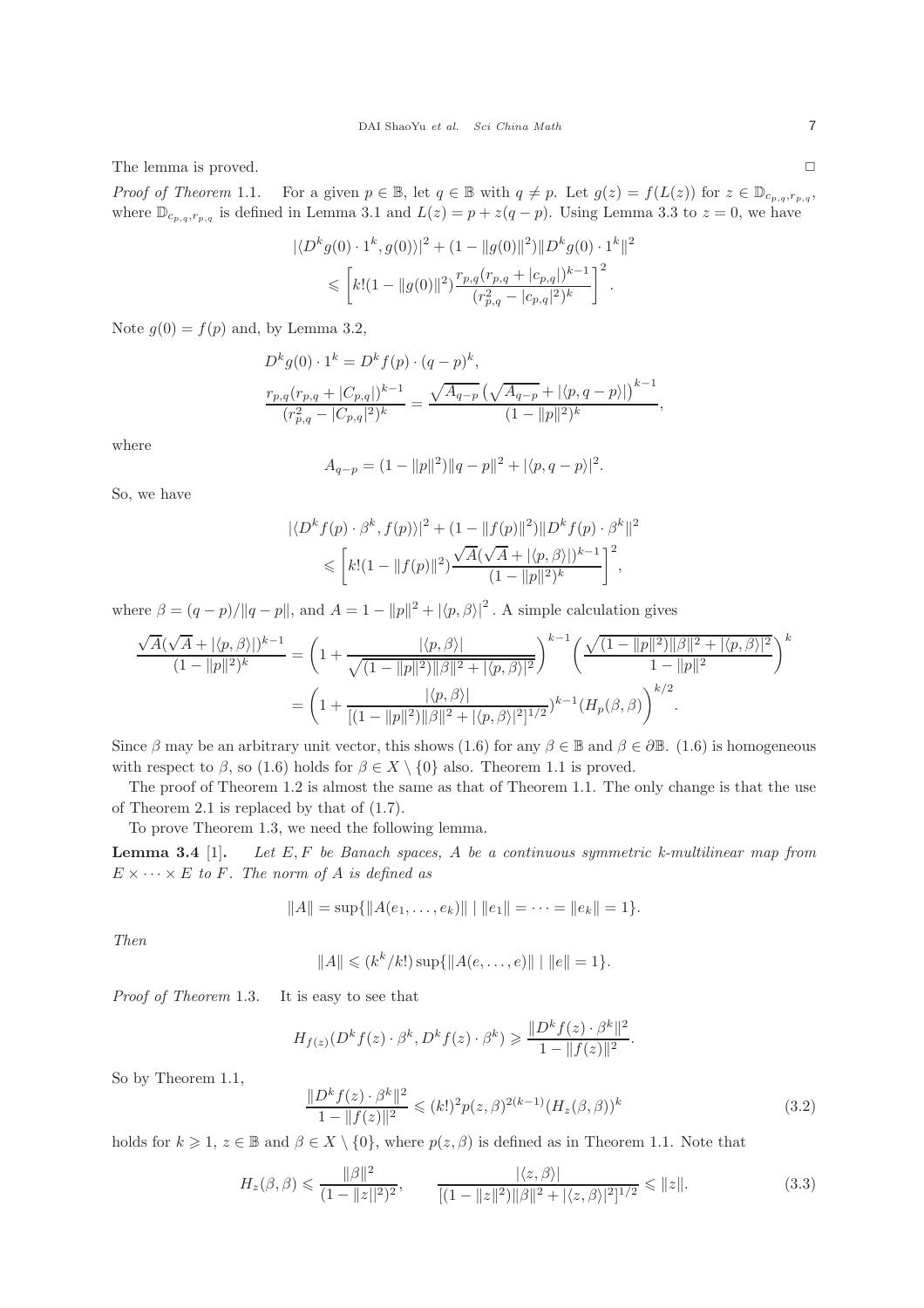Then by (3.2) we have

$$
||D^k f(z) \cdot \beta^k|| \leq k! \sqrt{1 - ||f(z)||^2} \frac{(1 + ||z||)^{k-1}}{(1 - ||z||^2)^k} ||\beta||^k.
$$

Thus

$$
\sup\{\|D^kf(z)\cdot\beta^k\| \mid \|\beta\|=1\} \le k!\sqrt{1-\|f(z)\|^2}\frac{(1+\|z\|)^{k-1}}{(1-\|z\|^2)^k}.
$$

By Lemma 3.4, Theorem 1.3 is proved.

The proof of Theorem 1.4 is almost the same as that of Theorem 1.3. The only change is that the use of (3.2) is replaced by that of (1.8).

#### 4 Corollaries

Note that (3.3). Thus, from Theorems 1.1 and 1.2, we have the following corollaries. Corollary 4.1. If  $f \in \Omega_{\mathbb{B}, \mathbb{D}}$ , then

$$
|D^k f(z) \cdot \beta^k| \le k! (1 - |f(z)|^2) \frac{(1 + ||z||)^{k-1}}{(1 - ||z||^2)^k} ||\beta||^k
$$

holds for  $k \geqslant 1$ ,  $z \in \mathbb{B}$  and  $\beta \in X$ . Corollary 4.2. If  $f \in \Omega_{\mathbb{B}, \mathbb{B}_m}$ , then

$$
|\langle D^k f(z) \cdot \beta^k, f(z) \rangle|^2 + (1 - |f(z)|^2)|D^k f(z) \cdot \beta^k|^2 \leqslant \left[ k! (1 - |f(z)|^2) \frac{(1 + \|z\|)^{k-1}}{(1 - \|z\|^2)^k} \|\beta\|^k \right]^2
$$

holds for  $k \geqslant 1$ ,  $z \in \mathbb{B}$  and  $\beta \in X$ . Corollary 4.3. If  $f \in \Phi_{\mathbb{B}}$ , then

$$
|D^k f(z) \cdot \beta^k| \leq 2k! \text{Re}\{f(z)\} \frac{(1 + \|z\|)^{k-1}}{(1 - \|z\|^2)^k} \|\beta\|^k
$$

holds for  $k \geqslant 1$ ,  $z \in \mathbb{B}$  and  $\beta \in X$ . Corollary 4.4. Let  $f \in \Phi_{\mathbb{B}_n}$ , then

$$
\left| \frac{\partial^{|v|} f(z)}{\partial z_1^{v_1} \cdots \partial z_n^{v_n}} \right| \leqslant v! \sqrt{\frac{|v| |v|}{v^v}} \frac{2 \text{Re}\{f(z)\}}{(1 - |z|^2)^{|v|}} (1 + |z|)^{|v| - 1} \tag{4.1}
$$

holds for any multi-index  $v \neq 0$ .

*Proof.* Let  $f \in \Phi_{\mathbb{B}_n}$ ,  $z \in \mathbb{B}_n$  and a multi-index  $v \neq 0$  be given. Denote  $k = |v|$ . By Corollary 4.3 and (1.1),

$$
\bigg|\sum_{|v|=k}\frac{k!}{v!}\frac{\partial^k f(z)}{\partial z_1^{v_1}\cdots\partial z_n^{v_n}}\beta^v\bigg|\leqslant 2k!\mathrm{Re}\{f(z)\}\frac{(1+|z|)^{k-1}}{(1-|z|^2)^k}|\beta|^k
$$

holds for  $\beta \in \mathbb{C}^n$ . In particular,

$$
\bigg| \sum_{|v|=k} \frac{k!}{v!} \frac{\partial^k f(z)}{\partial z_1^{v_1} \cdots \partial z_n^{v_n}} \beta^v \bigg| < 2k! \text{Re}\{f(z)\} \frac{(1+|z|)^{k-1}}{(1-|z|^2)^k}
$$

holds for  $\beta \in \mathbb{B}_n$ . Let

$$
A = 2k! \text{Re}\{f(z)\} \frac{(1+|z|)^{k-1}}{(1-|z|^2)^k}, \quad g(\beta) = \frac{1}{A} \sum_{|v|=k} \frac{k!}{v!} \frac{\partial^k f(z)}{\partial z_1^{v_1} \cdots \partial z_n^{v_n}} \beta^v.
$$